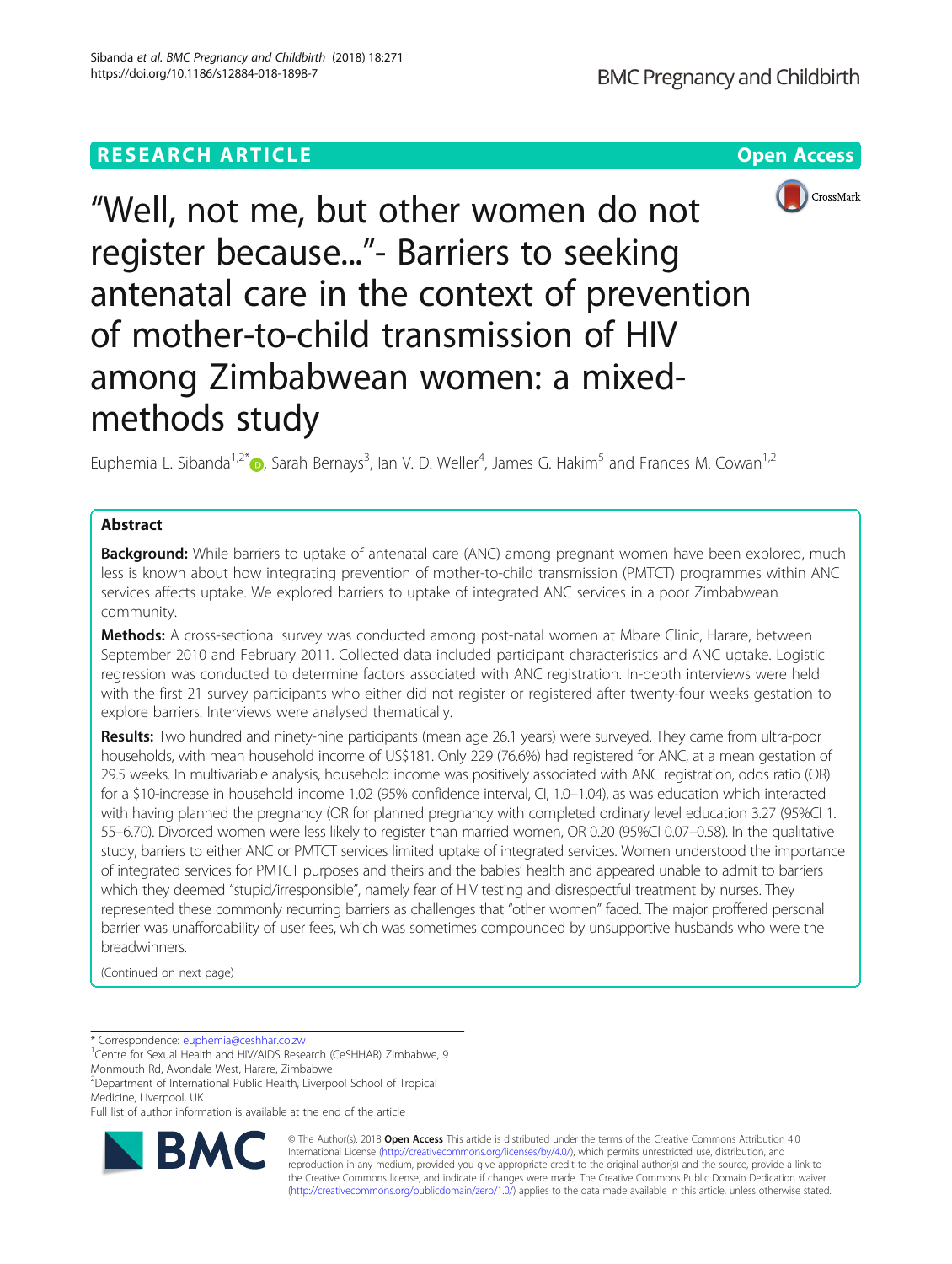#### (Continued from previous page)

Conclusion: Women who delayed/did not register were aware of the importance of ANC and PMTCT but were either unable to afford or afraid to register. Addressing the identified challenges will not only be important for integrated PMTCT/ANC services but will also provide a model for dealing with challenges as countries scale up 'treat all' approaches.

Keywords: Antenatal care; PMTCT, Qualitative study, User fees, HIV testing

### Background

Antenatal care (ANC) is important for ensuring the health of mothers and their babies [\[1](#page-8-0), [2](#page-8-0)]. In the HIV era, ANC is a critical entry point for provision of prevention of mother to child transmission of HIV (PMTCT) interventions among HIV positive women. WHO recommends that over the course of pregnancy, all pregnant women should have at least four ANC assessments, with at least one during each of the following time points: 8– 12 weeks, 24–26 weeks, 32 weeks and 36–38 weeks [\[3](#page-8-0), [4\]](#page-9-0). Although three quarters of women are attended by a skilled health worker at least once during pregnancy [\[5](#page-9-0)], globally only half of women receive the recommended four ANC assessments, with estimates of 37% in countries with the highest rates of maternal mortality and 65% in Zimbabwe [\[6\]](#page-9-0).

Many qualitative studies have been conducted in low and middle income countries (LMIC) to explore barriers to ANC uptake, both for the initial visit and for subsequent retention in care [\[7](#page-9-0)]. In a 2013 systematic review of qualitative studies, authors concluded that theories that underpin ANC programmes were at odds with cultural beliefs on pregnancy and the value of ANC, and that there are health system factors such as ANC costs, unavailability of resources at health facilities and poor staff attitudes that limit ANC uptake [[7\]](#page-9-0). As has been recommended by WHO [\[8](#page-9-0)], many ANC programmes offer integrated HIV and PMTCT services. There is a dearth of literature exploring how integrating PMTCT with ANC affects these attitudes and barriers in LMIC. We aimed to quantitatively determine factors associated with ANC registration in the context of Zimbabwe's national PMTCT programme and to qualitatively explore how some of the factors acted as barriers to seeking ANC among post-natal Zimbabwean women. This analysis was set in a wider study that was aimed at determining barriers to service uptake along various parts of the PMTCT cascade (the PMTCT cascade is a series of events/services that must be taken up by a woman to prevent mother-to-child transmission of HIV) [\[9](#page-9-0), [10](#page-9-0)].

### Methods

### Description of study setting

The study was conducted at Mbare Clinic, located in one of the poorest townships (densely-populated suburbs) in Harare, Zimbabwe. The clinic is owned and run

by the Harare City Health Department. National guidelines state that ANC should begin in the first trimester. At the time of this study, women were asked to pay a fixed fee of US\$30 at the time of registering for ANC, which covered the cost of all examinations and tests conducted during pregnancy and delivery, the delivery itself, plus all postnatal care up to 6 weeks post-delivery.

#### Study procedures

Between September 2010 and February 2011, a cross-sectional survey was conducted among post-natal women who were either enrolled into the study at time of delivery or when they attended for the 10-day postnatal visit. Recruitment was only conducted on weekdays during office hours. Women completed an interviewer-administered questionnaire if they met the following inclusion criteria: 1) had given birth up to 6 weeks prior to the interview, 2) resided in Mbare suburb and 3) were willing and able to give written informed consent (assisted by an independent witness if illiterate). The pre-tested paper-based questionnaire was administered by a female study nurse in the local language, Shona. The nurse had been trained on questionnaire completion, research ethics and good clinical research practises. Data collection was done in private at the clinic and participants were asked about their socio-demographic and clinical characteristics such as HIV status and obstetric history, income, (Approximately how much money do you earn/source each month in US dollars?), partners income (Approximately how much money does your partner earn/source each month in US dollars?) and food security (In the last week, has an adult in your house skipped a meal or eaten less in order for there to be enough food for the children? And In the last week, have you had to go an entire day without eating because there was no food in your household?). In addition, women were asked about the care they received during pregnancy, particularly whether they sought ANC (Did you seek antenatal care after you discovered you were pregnant?) the timing of ANC (When did you first seek antenatal care?) and HIV testing (Have you been tested for HIV? Yes/No. and When were you tested for HIV?). This information was cross-checked with patient-held medical records, which were used to confirm date of registration and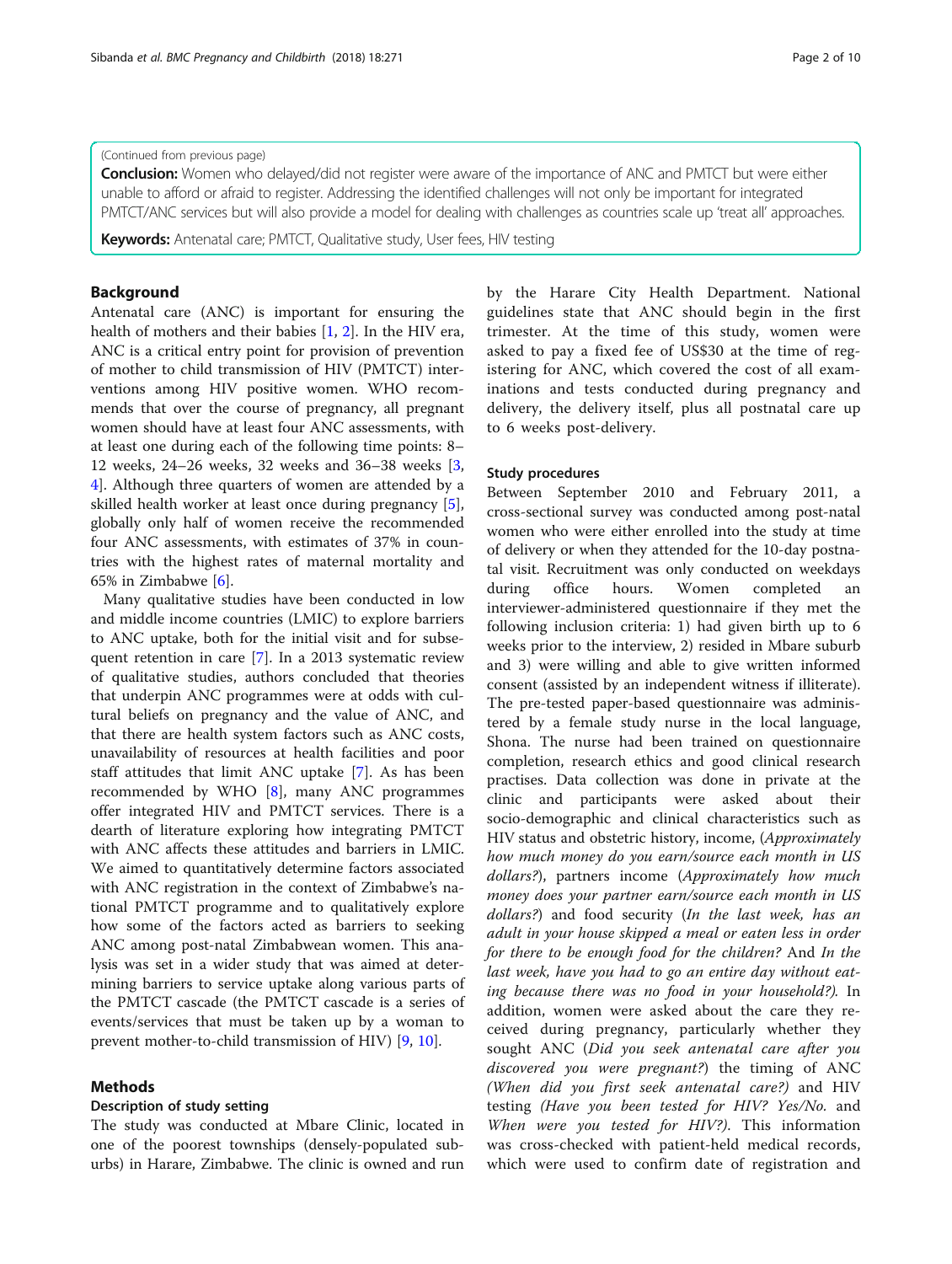HIV status (Please see Additional file [1](#page-8-0) for the full questionnaire).

For data analysis, a composite food security variable was created using the two food security questions above; a participant was food secure if she gave a negative response to both questions. Household income was calculated by combining participant and partner incomes. Data analysis was done using Stata Version 10. Chi-squared tests of association were run before univariable and multivariable logistic regression was done to determine factors associated with ANC registration. An explanatory variable was eligible for inclusion in the final model if there was evidence of its association with ANC registration at the  $p < 0.1$ level. A causal diagram was used to determine which variables to include in multivariable analysis. Care was taken not to include collinear variables in the same model (variables that related to income and economic/food stability). Multivariable logistic regression was done by adding each variable to the model in turn, and using likelihood ratio tests to determine model fit. Investigations for effect modification, using likelihood ratio tests, were done between the following variables: 1) education and marital status, 2) marital status and whether pregnancy was planned, 3) marital status and household income.

In addition, the first 21 survey participants who had either not registered or had registered for ANC later than 24 weeks of pregnancy were interviewed in-depth by a trained social science researcher (ELS) to explore barriers to ANC. Interviews were conducted in participant's language according to an interview guide that sought views on importance of ANC, reason for delayed or non-registration for ANC, experiences at home or clinic during the antenatal period and recommendations for how ANC uptake can be improved. Interviews lasted about forty-five minutes and were digitally-recorded, transcribed and translated into English by trained research assistants. Analysis was done by author ELS and began as soon as in-depth interviews started: field notes were written with attention to emerging themes, followed by interview summaries which compared thematic findings across interviews. A coding framework was then developed, incorporating both descriptive and analytic themes from all the interviews. Coding of each interview transcript was done by one researcher (ELS) according to this framework. Qualitative data were handled and analysed using NVIVO 10 (qualitative data management software).

### Ethical considerations

All participants gave written informed consent before participating. The study received ethical approval

from Medical Research Council of Zimbabwe (ref MRCZ/A/1544) and University College London Research Ethics Committee (ref 2118/001).

### Results

### Cross-sectional survey results Participant characteristics

Two hundred and ninety-nine women (54% of those eligible) completed the questionnaire. Their mean age was 26.1 years (95%CI 25.4–26.7). The women were very poor: only 30% earned their own income (Table [1\)](#page-3-0), with an average monthly income of US\$33.76 (95%CI \$25.08–\$42.45). Overall 89.3% were married and 91.8% of partners earned an income with a mean monthly income of \$165.86 (95%CI \$149.36–\$182.35), giving a mean household income of \$180.89 (95%CI \$161.74–\$200.03). The mean number of children per woman was 2.27 (95% confidence interval 2.13–2.42).

Just under half of the women, 145 (48.5%), reported that their pregnancy was unintended. Of these, 74 (51.0%) had not been using contraception at the time of conception. Of the 71 women who were on contraception, 55 (77%) reported that they were using the contraceptive pill.

### ANC registration and associated factors

Overall 229 women (76.6, 95%CI 72–81) registered for ANC. The mean gestation at time of registration was 29.5 weeks (95%CI 28.6–30.4). Table [2](#page-4-0) shows the gestation at which women registered.

In univariable analysis, ANC registration decreased with factors that were measures of financial stress (Table [1](#page-3-0)). Using household income as a continuous variable, we found that the odds of registering for ANC increased by 3% for every \$10 increase in household income, OR 1.03 (95%CI 1.01-1.05),  $p =$ 0.008). Out of 20 divorced women, seven (35%) registered for ANC, compared to 212 of 267 (79%) married women and 10 of 12 (83%) single and divorced women,  $p < 0.001$ . Higher education and having planned the pregnancy were associated with increased ANC registration.

In the final, adjusted model, the following variables remained associated with ANC registration: household income, marital status and education, which had a statistical interaction with whether the pregnancy was planned, Table [3.](#page-4-0)

### Qualitative study findings

Twenty-one participants with a median age of 26 years (range 16–38 years) were interviewed. Six were HIV positive; one did not know her status and the rest were negative. Most (17) were married. Only one third earned their own income. Sixteen had registered for ANC after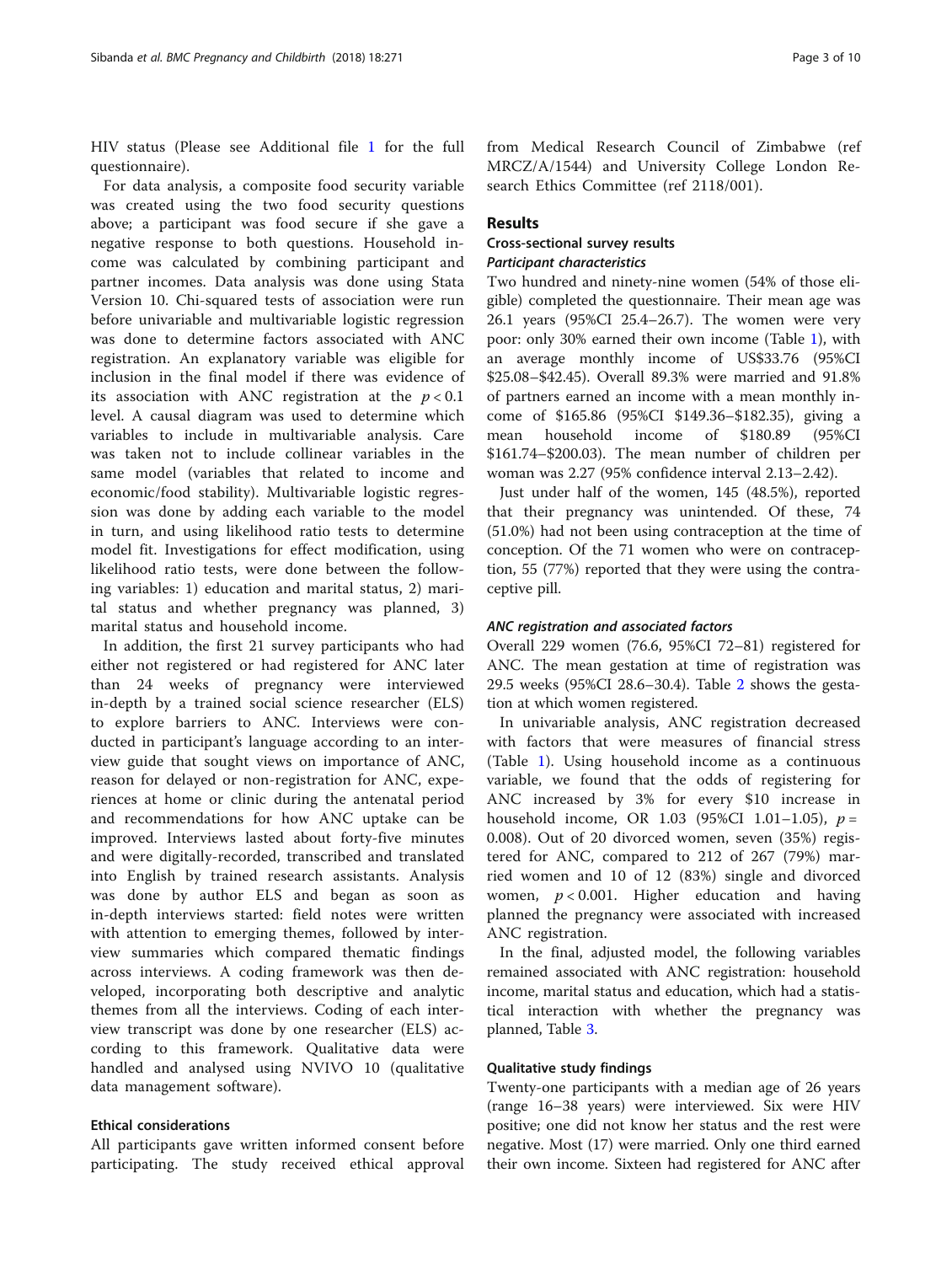| Characteristics                                 | N(%)       | n/N (%) Registered for ANC | Odds ratio (95% CI)    | $\overline{p}$ |
|-------------------------------------------------|------------|----------------------------|------------------------|----------------|
| Age                                             |            |                            |                        |                |
| $16 - 24$                                       | 141 (47.8) | 107/141 (75.9)             | $\mathbf{1}$           |                |
| $25 - 30$                                       | 86 (29.1)  | 60/86 (69.8)               | $0.73(0.40 - 1.34)$    | 0.07           |
| $30+$                                           | 68 (23.0)  | 58/68 (85.3)               | 1.84 (0.85-4.00)       |                |
| Education                                       |            |                            |                        |                |
| Did not reach O Level                           | 79 (26.4)  | 54/79 (68.4)               | $\mathbf{1}$           |                |
| Reached O Level                                 | 220 (73.6) | 175/220 (79.5)             | $1.80(1.01 - 3.20)$    | 0.05           |
| Food security                                   |            |                            |                        |                |
| Food secure                                     | 217 (73.1) | 173/217 (79.7)             | $\mathbf{1}$           |                |
| Food insecure                                   | 80 (26.9)  | 54/80 (67.5)               | $0.53(0.30-0.94)$      | 0.03           |
| Income                                          |            |                            |                        |                |
| Earns own income                                | 90 (30.2)  | 64/90 (71.1)               | $\mathbf{1}$           |                |
| No personal income                              | 208 (69.8) | 164/208 (78.8)             | 1.51 (0.86-2.66)       | 0.15           |
| Marital Status                                  |            |                            |                        |                |
| Married                                         | 267 (89.3) | 212/267 (79.4)             | $\mathbf{1}$           |                |
| Divorced                                        | 20(6.7)    | 7/20 (35.0)                | $0.14(0.05 - 0.37)$    | < 0.001        |
| Single& widowed                                 | 12(4.0)    | 10(83.3)                   | 1.30 (0.28-6.09)       |                |
| Husband Income                                  |            |                            |                        |                |
| Earns income                                    | 245 (91.8) | 196/245 (80.00)            | $\mathbf{1}$           |                |
| No income                                       | 22 (8.2)   | 16/22 (72.7)               | $0.67$ $(0.25 - 1.79)$ | 0.42           |
| Financial support                               |            |                            |                        |                |
| No support                                      | 50 (16.7)  | 32/50 (64.0)               | $\mathbf{1}$           |                |
| Has support                                     | 249 (83.3) | 197/249 (79.1)             | $2.13(1.11 - 4.10)$    | 0.02           |
| Household income<br>(continuous, unit $=$ \$10) |            |                            | $1.03(1.01 - 1.05)$    | 0.008          |
| Number of children                              |            |                            |                        |                |
| $\mathbf{1}$                                    | 99 (33.1)  | 79/99 (79.8)               | 1                      |                |
| $\overline{2}$                                  | 91 (30.4)  | 70/91 (76.9)               | $0.84$ $(0.42 - 1.69)$ | $*0.83$        |
| 3                                               | 60 (20.1)  | 43/60 (71.7)               | $0.64$ $(0.30-1.35)$   |                |
| $\overline{4}$                                  | 31 (10.4)  | 23/31 (74.2)               | $0.73$ $(0.28 - 1.87)$ |                |
| $5+$                                            | 18 (6.0)   | 14/18 (77.8)               | $0.89(0.26 - 2.99)$    |                |
| Whether any children died                       |            |                            |                        |                |
| No                                              | 273 (91.3) | 206/273 (75.5)             | 1                      |                |
| Yes                                             | 26 (8.7)   | 23/26 (88.5)               | 2.49 (0.73-8.57)       | 0.15           |
| History of miscarriage                          |            |                            |                        |                |
| Yes                                             | 39 (13.1)  | 34/39 (87.2)               | $\mathbf{1}$           |                |
| $\rm No$                                        | 259 (86.9) | 194/259 (74.9)             | $0.44(0.16 - 1.17)$    | 0.1            |
| Whether pregnancy was planned                   |            |                            |                        |                |
| No                                              | 145 (48.5) | 101/145 (69.7)             | $\mathbf{1}$           |                |
| Yes                                             | 154 (51.5) | 128/154 (83.1)             | 2.14 (1.24-3.72)       | 0.007          |

<span id="page-3-0"></span>Table 1 Participant characteristics and associations with ANC registration

 $*$ Score test for trend  $p = 0.42$ 

week 24, with twelve registering in month eight, and two registering as late as 1 week before delivery. Four women had not sought ANC at all.

We identified generic barriers to ANC registration as well as those specific to provision of integrated HIV and PMTCT services, as summarised below.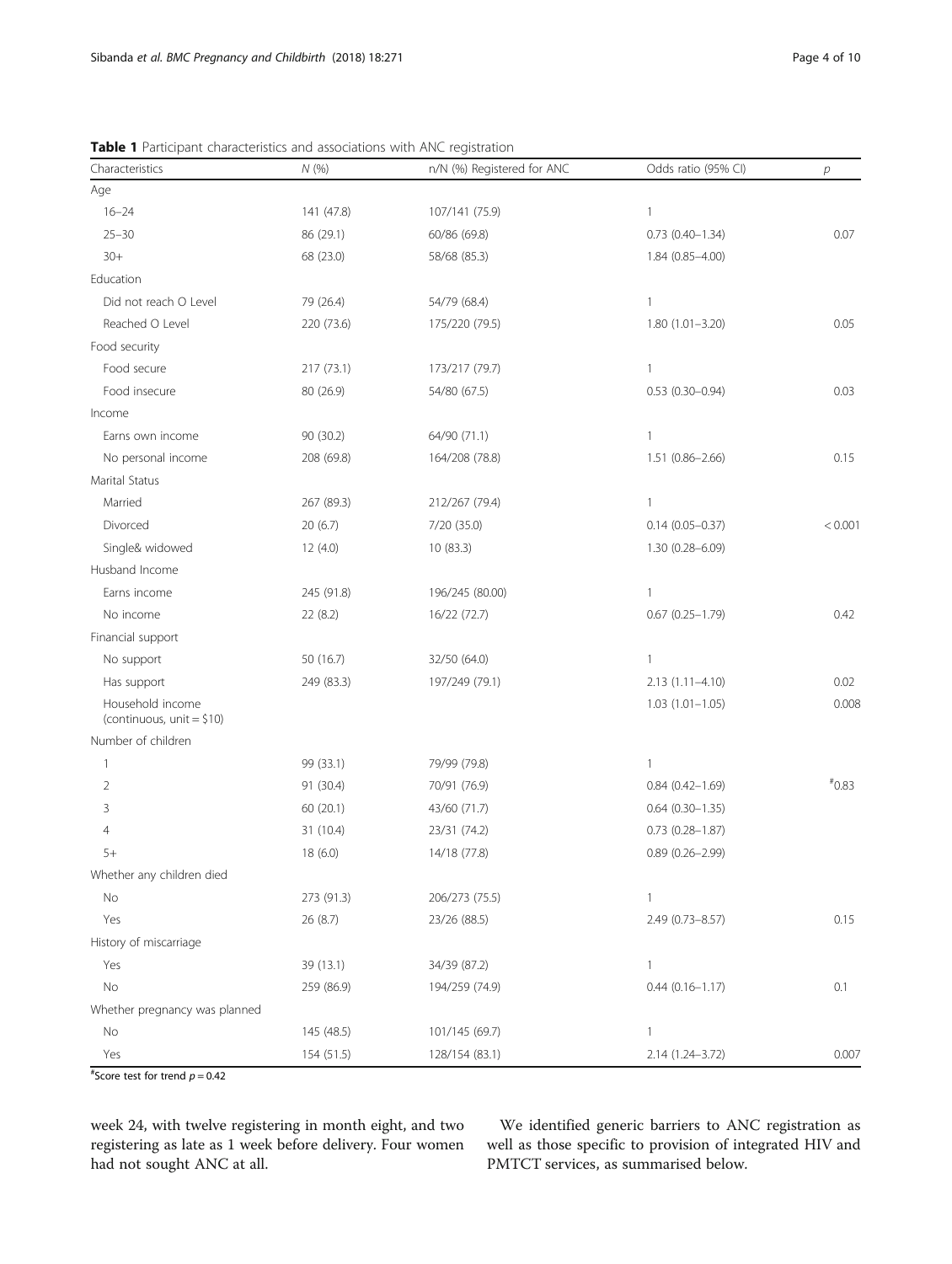<span id="page-4-0"></span>Table 2 Gestation weeks at time of ANC registration among 210 (91.7%) of those registered<sup>a</sup>

| Gestation weeks at time<br>of ANC registration | N(%        | Cumulative total Cumulative % |        |
|------------------------------------------------|------------|-------------------------------|--------|
| $5 - 8$                                        | 2(0.95)    | 2                             | 0.95   |
| $9 - 12$                                       | 3(1.43)    | 5                             | 2.38   |
| $13 - 16$                                      | 6(2.86)    | 11                            | 5.24   |
| $17 - 20$                                      | 12(5.71)   | 23                            | 10.95  |
| $21 - 24$                                      | 16 (7.62)  | 39                            | 18.57  |
| $25 - 28$                                      | 39 (18.57) | 78                            | 37.14  |
| $29 - 32$                                      | 65 (30.95) | 143                           | 68.10  |
| $33 - 36$                                      | 45 (21.43) | 188                           | 89.52  |
| $37+$                                          | 22 (10.48) | 210                           | 100.00 |

<sup>a</sup>Missing values for 8.3% of participants who registered

#### User fees

All women reported that user fees were an important barrier to ANC registration. Discussion with participants revealed that their household incomes were so small that it was nearly impossible to save any money towards ANC registration.

On a particular day my husband can bring home a meagre income of three dollars, on another day maybe he brings a mere five dollars…So it is quite a challenge to save up a substantial amount of money. HIV positive participant

| Table 3 Multivariable analysis of factors associated with ANC |  |  |  |
|---------------------------------------------------------------|--|--|--|
| registration                                                  |  |  |  |

| Factor                                                 | Adjusted odds ratio<br>(95% CI) | p value |  |  |
|--------------------------------------------------------|---------------------------------|---------|--|--|
| Household income                                       | $1.02$ $(1.0-1.04)^a$           | 0.07    |  |  |
| Marital Status                                         |                                 |         |  |  |
| Married                                                | 1                               |         |  |  |
| Divorced                                               | $0.20(0.07-0.58)$               | 0.003   |  |  |
| Other (includes single and widowed<br>women)           | 2.40 (0.48-11.98)               | 0.29    |  |  |
| Ordinary level Education*planned pregnancy             |                                 |         |  |  |
| Did not reach ordinary level                           | 1                               |         |  |  |
| Reached ordinary level, did not plan<br>pregnancy      | $0.75(0.32 - 1.77)$             | 0.51    |  |  |
| Reached ordinary level, planned<br>pregnancy           | 4.24 (1.70-10.55)               | 0.002   |  |  |
| Whether pregnancy was planned*ordinary level education |                                 |         |  |  |
| Did not plan pregnancy                                 |                                 |         |  |  |
| Planned pregnancy, did not reach<br>ordinary level     | $0.58$ $(0.21 - 1.58)$          | 0.28    |  |  |
| Planned pregnancy, reached ordinary<br>level education | $3.27(1.55 - 6.70)$             | 0.002   |  |  |

<sup>a</sup>Odds ratio for a \$10 increase in household income

Participants believed that if ANC fees were reduced or removed there would be better ANC uptake. Indeed, some participants reported that they had only managed to register when the clinic reduced the fees from \$50 (the fee before the start of the study) to \$30.

In this community where abject poverty is the norm, ANC registration competed with many basic household priorities. Women had to choose between saving up for ANC registration and other, sometimes critical or potentially life-altering alternatives. For example, women who became unwell during their pregnancy would further endanger themselves and their babies by failing to seek health care in order to protect the savings they had made towards the ANC fees. This is particularly sad because if they had already been registered at the onset of their illness, all their health care costs would have been covered.

When you get here you are asked to pay five dollars for the card (consultation fee). After you have paid five dollars you will then buy medicines, okay. The total amount you pay can go up to ten or fifteen dollars. That fifteen dollars is a substantial amount of money; if you keep it diligently it can increase to thirty dollars (for ANC) HIV positive participant

Feelings about non-registration: Anxiety due to exclusion For women, not having paid the required ANC registration fees meant exclusion from the clinic. Women reported feeling helpless and "distressed" by this exclusion. Some worried about their own health while others worried about their baby's welfare, including the risk of mother-to-child transmission in the context of unknown HIV status. It was clear that the majority of women appreciated the importance of ANC and wanted the reassurance that would come through ANC registration.

## I worried most about the baby; that it could possibly be in a breech position and I wouldn't know about it. Or that the baby could die in the womb. HIV negative participant

Although in general participants displayed a strong appreciation of the importance of ANC, there were a few exceptions: three women reported that they had not been bothered by delaying their registration either because they already knew their HIV negative status or they felt they had a lot of time before delivery.

### Fear of HIV testing

The fear of HIV testing was frequently discussed as a barrier, although none of the women reported it as the reason she herself had not registered. Participants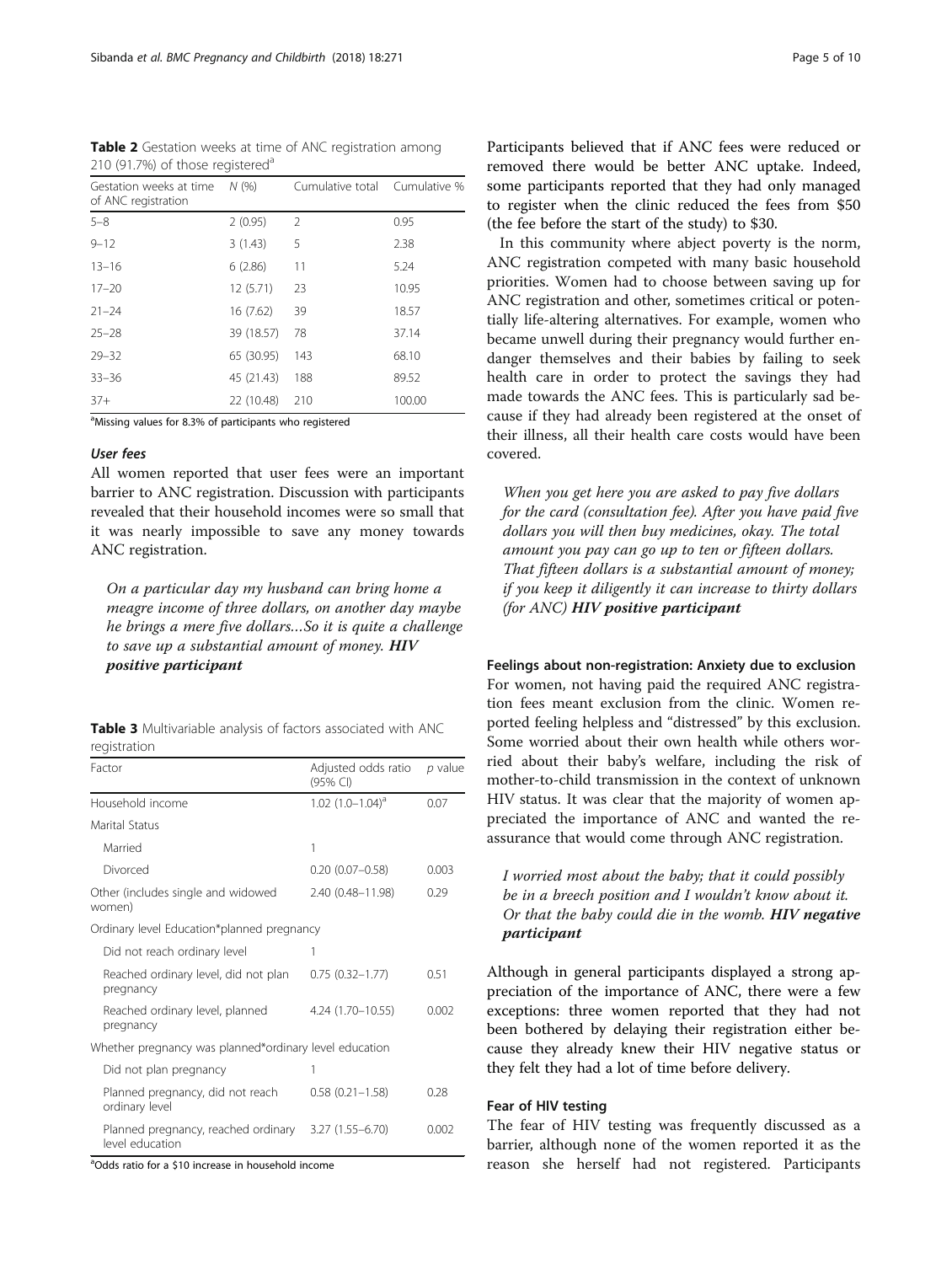reported that 'some women they knew' did not seek ANC because they were afraid of discovering that they had HIV. There was the belief that knowledge of HIV positive status could result in that person "becoming stressed" as they would worry about their health. Another potential source of unease was the fear of stigma: a recurrent theme was that women worried about "how people would perceive them" if they discovered that they were HIV positive. The community was described in terms that suggested that HIV positive people were not accepted, and women reported worrying about losing or disrupting existing social relationships, particularly their marriage.

"Now how do you tell your husband that you have been found to have the disease...maybe he can say I am no longer interested in you, and he just leaves you." HIV positive participant

An "opt-out" testing policy was in place at the clinic, and women reported that 'some women' found it difficult to refuse testing. When registering for ANC, women were told to go for testing as a group; anyone who was unwilling to test remained sitting outside the clinic, which was socially awkward:

What happens is when we are in a big group like that and it is called out, "It is now time for people to get tested," one will think that if she refuses everyone will wonder what she is afraid of; "Oh my god, maybe she is HIV positive." HIV positive participant

#### Accounting for fear of HIV testing in the interviews

None of the women who talked about HIV testing as a barrier reported it as their own experience. Rather, it was described as the experience of other women, whom many participants reported to be "foolish".

"We could regard this as having a shallow mind because you could be harming your own and you could be killing yourself." HIV positive participant

Thus it appeared that even if the woman may have been describing her own experiences she would consciously distance herself from her actions in order not to be associated with the image of a "foolish" woman who risked the health of her baby by not testing for HIV early.

### Nurse attitudes

As for fear of HIV testing, the role of identity creation [[11,](#page-9-0) [12\]](#page-9-0) in participant accounts was apparent: seven women reported that they knew other women who had not sought ANC because they wanted to avoid the clinic nurses who were reported to be discourteous towards clients. They then described instances where they felt the nurses had been discourteous towards them, in order to emphasise that this fear was justified.

…the nurse was shouting at me saying, "You young people you rush to engage in sexual relations with men, this and that." Married participant

Nurses were also feared not to uphold confidentiality of a woman's HIV positive status.

### Unsupportive male partners

Eight women reported that they had faced partner opposition to ANC registration. Because most women were financially dependent on their husbands, they did not have the power to decide when they would register. Three reasons for the lack of male support were given: first, men did not appreciate the importance of the package of ANC; they reportedly thought it was only important in as far as it guaranteed an assisted delivery.

He would say, "Why do you want to register the pregnancy when it's still this small? You will register later isn't it there is still plenty of time until you are nine months pregnant?" HIV negative participant

Second, the man's assertion of authority reportedly affected ANC registration negatively.

He will say, "I will tell you what to do. I will tell you when to do what. You will register when you are eight months pregnant." HIV negative participant

Thirdly, the fear of their wife undergoing HIV testing reportedly played a role in men's attitudes towards ANC registration.

"Her husband hadn't wanted her to register because he said she was going to have a blood test." HIV negative participant

This gendered view is strengthened by the fact that mothers and mothers-in-law played an important role in getting the woman registered. Many women reported that it was their mother (or mother- in-law) that had brought about their eventual registration either by providing the ANC fees directly (mothers) or by pressuring their sons to give the registration money to the pregnant woman (mothers-in-law).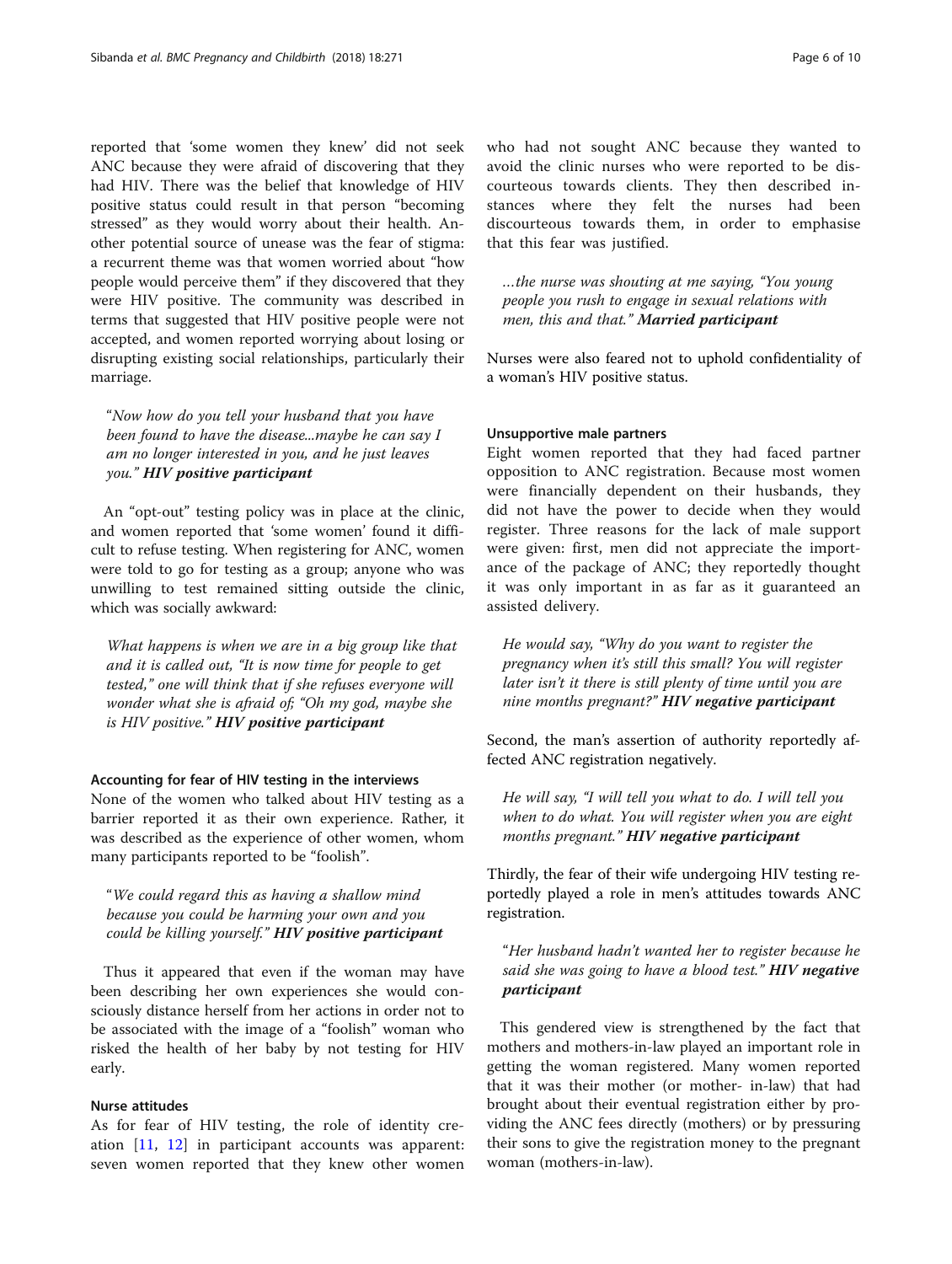The role of mother-in-laws and the husband's relatives in influencing the attitudes of male partners is also shown to be influential when we look at the cases where husbands were supportive. Of the three husbands reported as being supportive of ANC, two had been encouraged by their female relatives. In the other case his support of ANC appears to have been influenced by the desire for a HIV negative baby having undergone couples testing and counselling.

### Additional factors

Although not given as much emphasis by the women as the factors reported above, three other barriers were identified. The first was the long waiting times at the clinic. Six participants reported that waiting times at the ANC clinic were so long that it prevented women from registering, particularly women in self or formal employment who found it hard to take time off work.

I would come. And I would find that there were many people at the clinic. So it became difficult for me to keep asking for time off from work. Then I didn't do it. HIV negative woman

Second, five women reported that unintended pregnancies were not easy to register because they were discovered late in the gestation, which did not leave enough time to raise the ANC fees. One divorced woman said the emotional stress due to the divorce precluded thoughts about other things.

### **Discussion**

This study revealed sub-optimal ANC uptake among poor Zimbabwean women attending the largest polyclinic in Harare where ANC and PMTCT services are integrated: only 77% registered for ANC and they generally did this late in their pregnancy which affects not only their general antenatal care but also their ability to access timely and effective PMTCT. The survey found that educated women who had planned their pregnancy and those with higher household income were most likely to register. Divorced women were less likely to register than married women. The qualitative study provided more in-depth insight into the barriers to ANC uptake, revealing a connection between fear of HIV testing, unsupportive male partners and poor nurse attitudes, thus demonstrating general ANC barriers and those specific to integrated ANC and PMTCT services. Long waiting times and unintended pregnancies were also reported as barriers.

The ANC uptake rates in this study are considerably lower than other national estimates of 90–93% that were obtained at similar time points [[13](#page-9-0), [14](#page-9-0)]. This is likely explained by the extreme poverty of this group of women

and the lack of free ANC services in their local community (in rural communities ANC is more likely to be offered without charge).

Based on the study results, we created a conceptual framework of general and HIV-specific barriers to antenatal care, indicating the additional barriers that come with integrating PMTCT into ANC services, Fig. [1.](#page-7-0) Although other frameworks for explaining barriers to PMTCT and skilled birth attendance have been developed [[15](#page-9-0), [16](#page-9-0)], this framework is unique in that it shows how the different barriers to service uptake interact in a setting where integrated services are provided. While integration is the model of choice for improving PMTCT outcomes, it comes at a cost of reducing ANC uptake among a subset of women who (or whose partners) are afraid of HIV testing. Health systems need to ensure that HIV tests are offered in a way, and in an environment, that 1) allows women to keep their decision to test or not confidential, and 2) makes it clear to women that they do not have to test for HIV in order to access ANC. This is not only important from a human rights perspective, but will ensure that women who do not want to get tested feel comfortable to seek ANC. Likely, if women who choose not to test are retained within the health care system, the continued education, counselling and support might enable them to take up HIV testing (although this should be done as soon as possible to ensure the baby's protection from HIV). The effectiveness of such an approach in getting women to test may need to be tested using implementation science methods. Looking at male partners, the three instances where men were reported to be supportive of ANC suggest that interventions to promote couples testing and counselling and discussion of HIV testing among peers and family might help improve male support for ANC [\[17](#page-9-0)–[19](#page-9-0)]. Providing male-friendly ANC clinic environments which support uptake of couples visits and HIV testing can be important. All this will be particularly important for the success of Option B+ (where women are initiated on lifelong ART during pregnancy or breastfeeding [[20\]](#page-9-0)), which is now being implemented in many countries, including Zimbabwe. It will also be important as countries begin scale up of the new WHO guidelines to treat all people diagnosed with HIV regardless of disease stage.

Health service-related factors (poor health care worker attitudes and long queues at the clinic) have also been reported in other studies [[21,](#page-9-0) [7](#page-9-0), [22\]](#page-9-0). It is critical that health workers are supported to provide better quality service. Results based financing or pay for performance programs have been found to improve service quality [[23](#page-9-0), [24](#page-9-0)].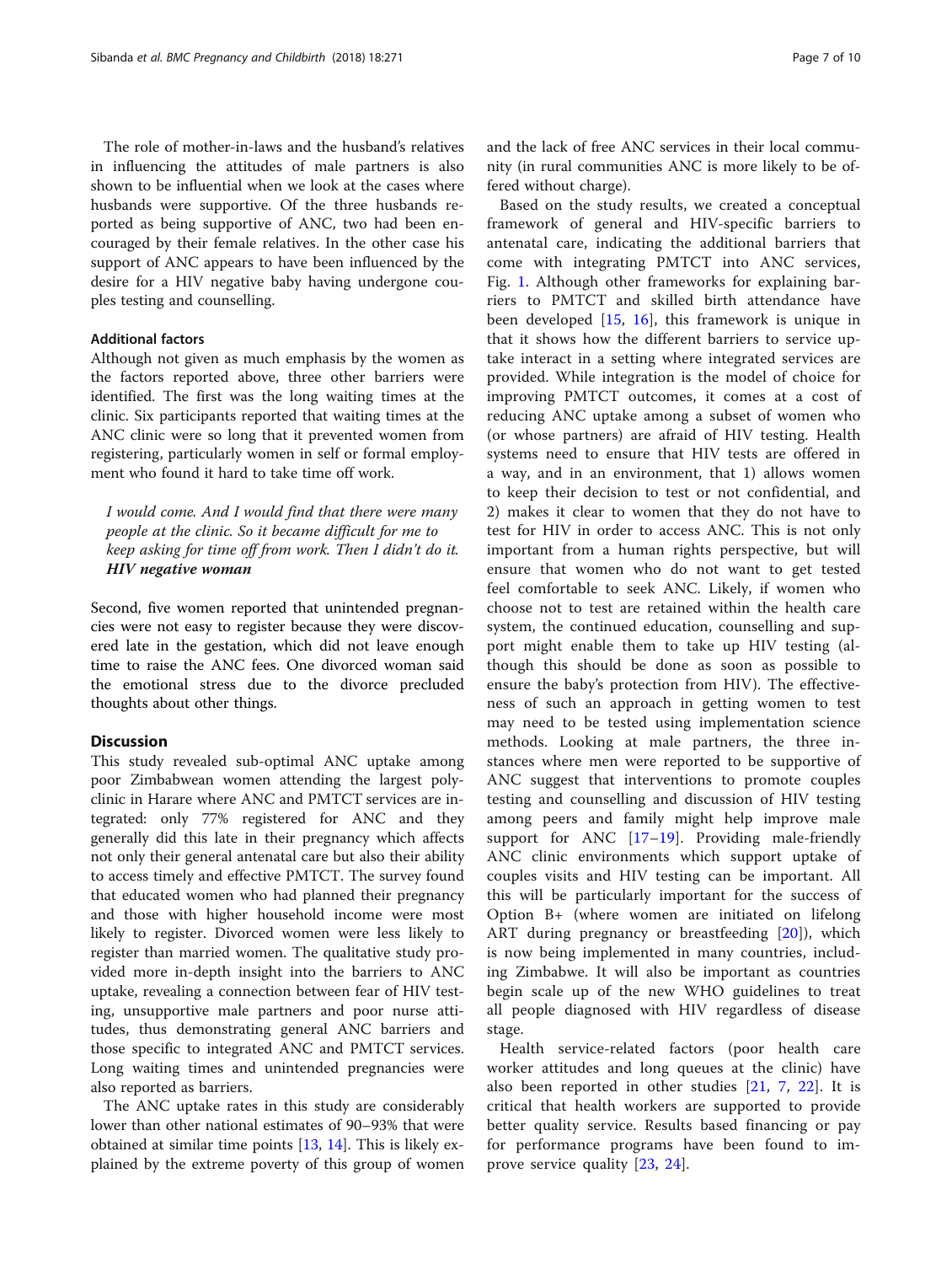<span id="page-7-0"></span>

The strength of this mixed-methods study was in the opportunity presented by the qualitative in-depth interviews in getting explanation of associations that were found in the survey. Qualitatively, user fees presented a formidable barrier to ANC and this offers explanation for the positive association between ANC registration and financial status, where it is conceivable that women who are more financially stable are better able to raise the required fees. The association of wealth and use of maternal health services has been reported in various settings [[25](#page-9-0)–[28](#page-9-0)]. In addition, removing/abolishing user fees has been found to positively impact uptake of health services in a number of countries [[29](#page-9-0)–[34](#page-9-0)]. However, lessons learned from those countries suggest that careful planning should be undertaken prior to abolition; it is important to forecast the impact this is likely to have on demand of health care services and resources such as drugs and human resources, followed by mobilisation of sufficient funds to support this process and ensure sustainability. The Zimbabwe Ministry of Health and Child Care policy is that user fees should be abolished but due to resource constraints this has not yet been adopted by the City Health Department [[35\]](#page-9-0). Other interventions that can help women take up services include conditional and unconditional cash transfers [[36,](#page-9-0) [37](#page-9-0)], and allowing women to stagger payments into smaller instalments which they can afford.

Given the difficulty women have in obtaining user fees, the qualitative findings highlight the importance

of a pregnancy that is well planned to ensure sufficient time to raise the required fees, perhaps explaining the quantitative association of ANC registration with planned pregnancy and education. An educated woman who has planned her pregnancy is better able to think carefully about what her pregnancy entails so that she can mobilise the resources that are needed for ANC registration. This underlies the importance of ensuring both pre-conception education specifically and education of girls more generally. Importantly, about half of women in this study reported that their pregnancy was unintended, indeed half reported that they had been using contraception when they conceived emphasising the importance of strengthened reproductive health services and education.

The survey found that divorced women were significantly less likely to register for ANC when compared with married women. However, there are mixed findings from the literature where context and social structures may determine the association of marital status with use of maternal health services [\[28](#page-9-0)]. In our qualitative study, only one divorced/separated woman was interviewed in-depth, but her account may provide explanation to the observed association: where the divorced/separated partner is the father of the baby, the period during pregnancy may be filled with emotional stress as a result of the separation, which affects the woman's ability to make other decisions that affect her life. For women who have been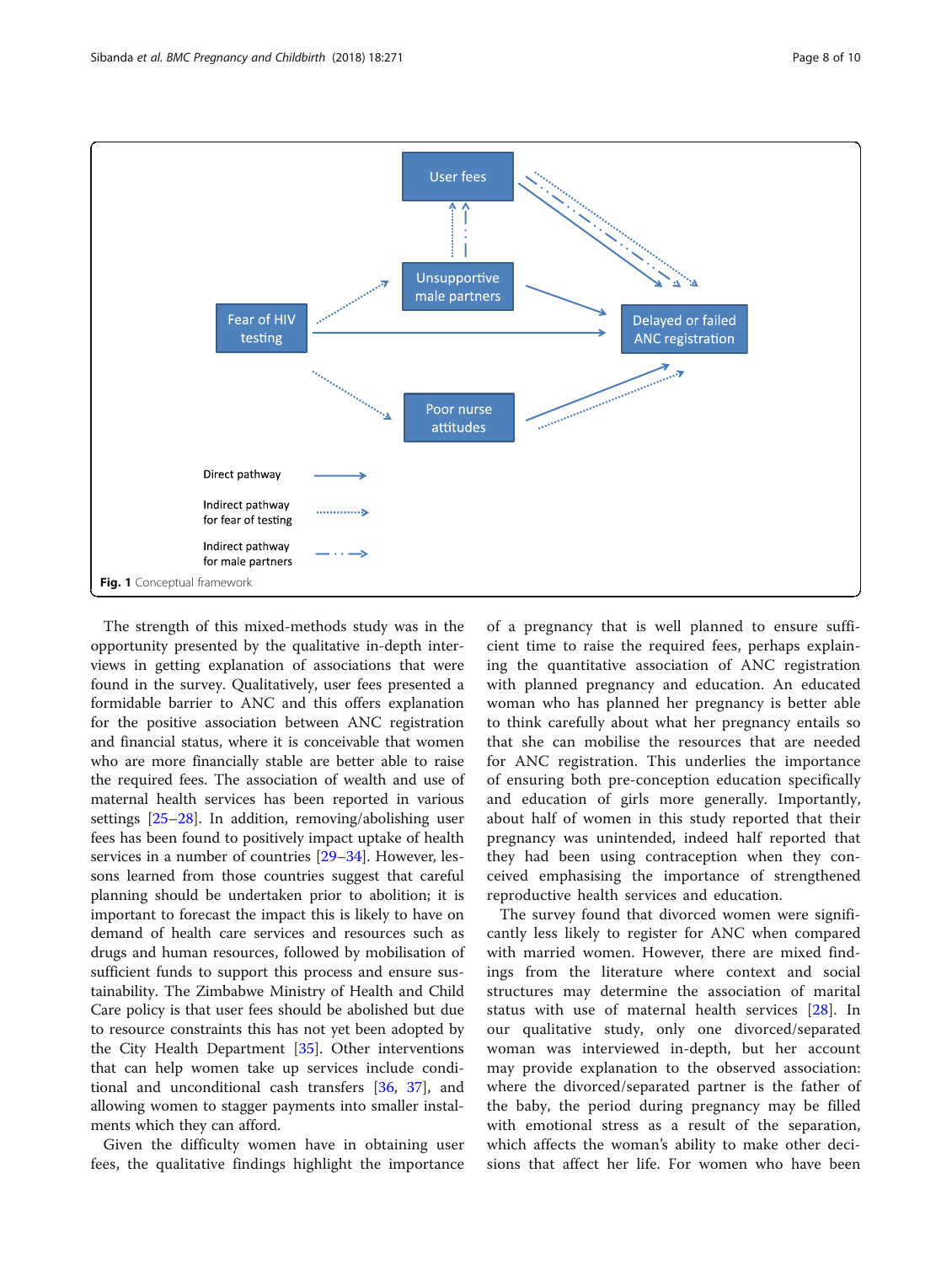<span id="page-8-0"></span>divorced for longer, there could be fear of social stigma to getting pregnant while divorced [[28,](#page-9-0) [38](#page-9-0)], which may make them keen to hide their pregnancies for as long as possible. In addition, divorced women may register less possibly because they are less supported in their pregnancy, and they may have greater fear of having contracted HIV.

The main limitation of the survey was the low response rate of 54% - we only recruited women between Monday and Friday and during office hours. In addition, some women refused participation mainly because of time constraints. We do not have the number of women who refused participation, hence 54% is a conservative estimate which underestimates our actual response rate. Comparison of survey participants and general patient data collected as part of the wider study revealed similar characteristics which suggested that survey participants were representative of post-natal women at the clinic. Another limitation was recruitment of participants at the facility, which means that views of women who did not come to the clinic were excluded. However, just over 90% of Zimbabwean infants receive the BCG vaccine [[14\]](#page-9-0), which is given soon after delivery, pointing to high attendance of postnatal visits to the clinic, even by women who did not attend the clinic for ANC or delivery. At the time of the study, 33.5% of women delivered at home nationally [[13\]](#page-9-0). In our study we surveyed 20 (60.8%) of participants who delivered at home. For the qualitative study, social desirability bias seemed to be at play during in-depth interviews where women may have worried about being perceived as 'bad' mothers.

Ideally, a qualitative study would have been conducted first in order to inform design of the quantitative survey, however limitations on time and budget did not allow for this type of design.

It has been long time since the study was conducted. Indeed, shifts in models of service provision have occurred since data were collected. However, the study findings on barriers to uptake of integrated services remain relevant not only for integrated maternal and HIV services, but for all integrated HIV services which we have now moved towards in the 'treat all' initiative.

### Conclusions

ANC uptake is sub-optimal particularly in poor communities where ANC fees are levied. We identified additional barriers to ANC that are a result of integration of PMTCT and ANC services. Interventions to increase ANC uptake in the context of PMTCT need to address general ANC barriers and those related to the fear of HIV testing. This is important for the success of Option B+ and 'treat all' initiatives.

### Additional file

[Additional file 1:](https://doi.org/10.1186/s12884-018-1898-7) Cross sectional survey questionnaire. (PDF 835 kb)

#### Abbreviations

ANC: Antenatal care; LMIC: Low and middle income countries; PMTCT: Prevention of mother-to-child transmission of HIV; WHO: World Health Organisation

#### Acknowledgements

We would like to thank Dr. Mungofa and management at Harare City Health Department for allowing us to conduct the study at one of their clinics. We would also like to thank the women in Mbare, Harare, who volunteered to participate in this study.

We thank Wellcome Trust for funding this study.

#### Funding

Wellcome Trust through a fellowship given to ELS.

#### Availability of data and materials

The study datasets use are available from the corresponding author on reasonable request.

#### Authors' contributions

Formulated the research study and design - ELS, FMC, IVDW, and JH; Collected data – ELS. Analysed data – ELS and SB; Wrote the first draft of the manuscript - ELS; Substantial intellectual input to manuscript - FMC, IVDW, JH, and SB. All authors have read and approved the manuscript.

#### Ethics approval and consent to participate

All participants gave written informed consent before participating. The study received ethical approval from Medical Research Council of Zimbabwe (ref MRCZ/A/1544) and University College London Research Ethics Committee (ref 2118/001).

#### Consent for publication

Not applicable

#### Competing interests

The authors declare that they have no competing interests.

#### Publisher's Note

Springer Nature remains neutral with regard to jurisdictional claims in published maps and institutional affiliations.

#### Author details

<sup>1</sup> Centre for Sexual Health and HIV/AIDS Research (CeSHHAR) Zimbabwe, 9 Monmouth Rd, Avondale West, Harare, Zimbabwe. <sup>2</sup>Department of International Public Health, Liverpool School of Tropical Medicine, Liverpool, UK. <sup>3</sup>Department of Health Services Research and Policy, London School of Hygiene and Tropical Medicine, London, UK. <sup>4</sup>Department of Infection and Population Health, University College London, London, UK.<sup>5</sup> Department of Medicine, University of Zimbabwe College of Health Sciences, Harare, Zimbabwe.

#### Received: 28 April 2017 Accepted: 14 June 2018 Published online: 28 June 2018

#### References

- 1. Carroli G, Rooney C, Villar J. How effective is antenatal care in preventing maternal mortality and serious morbidity? An overview of the evidence. Paediatr Perinat Epidemiol. 2001;15(Suppl 1):1–42.
- 2. World Health Organisation. Provision of effective antenatal care: standards for maternal and neonatal care. In: Department of making pregnancy safer, editor. Integrated management of pregnancy and child birth (IMPAC). Geneva: WHO; 2006.
- 3. World Health Organisation. Standards for Maternal and Neonatal Care. In: MPS Department, editor. Making Pregnancy Safer. Geneva: WHO; 2006.